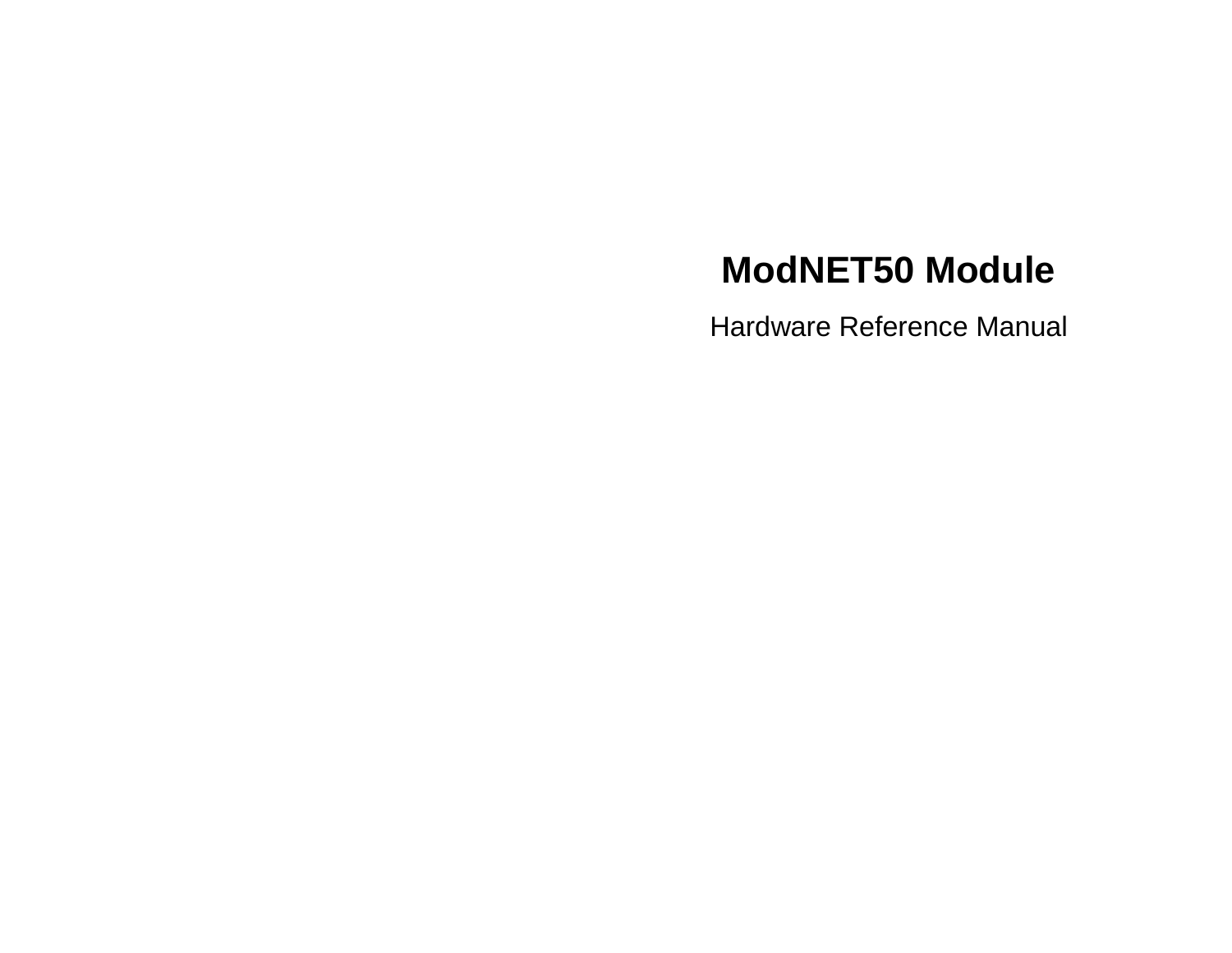Copyright 2002,2003:

FS Forth-Systeme GmbH Postfach 1103, 79200 Breisach, Germany

Release of Document: March 3, 2003 Filename: ModNET50\_hr.doc Author: Dieter Fögele<br>Board Revision: ModNET50 2 ModNET50\_2

All rights reserved. No part of this document may be copied or reproduced in any form or by any means without the prior written consent of FS Forth-Systeme GmbH.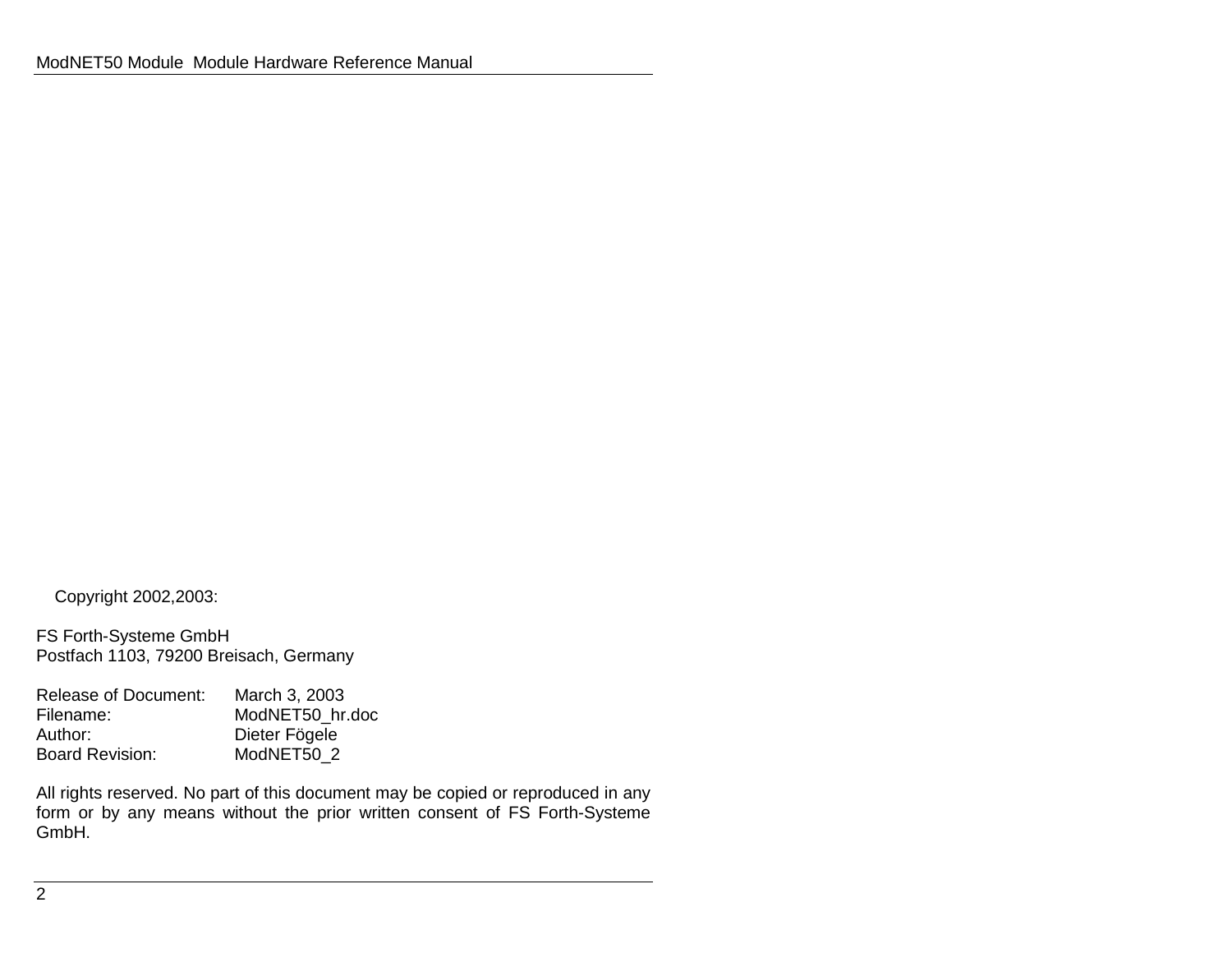# **Table of Contents**

| 3. |  |
|----|--|
|    |  |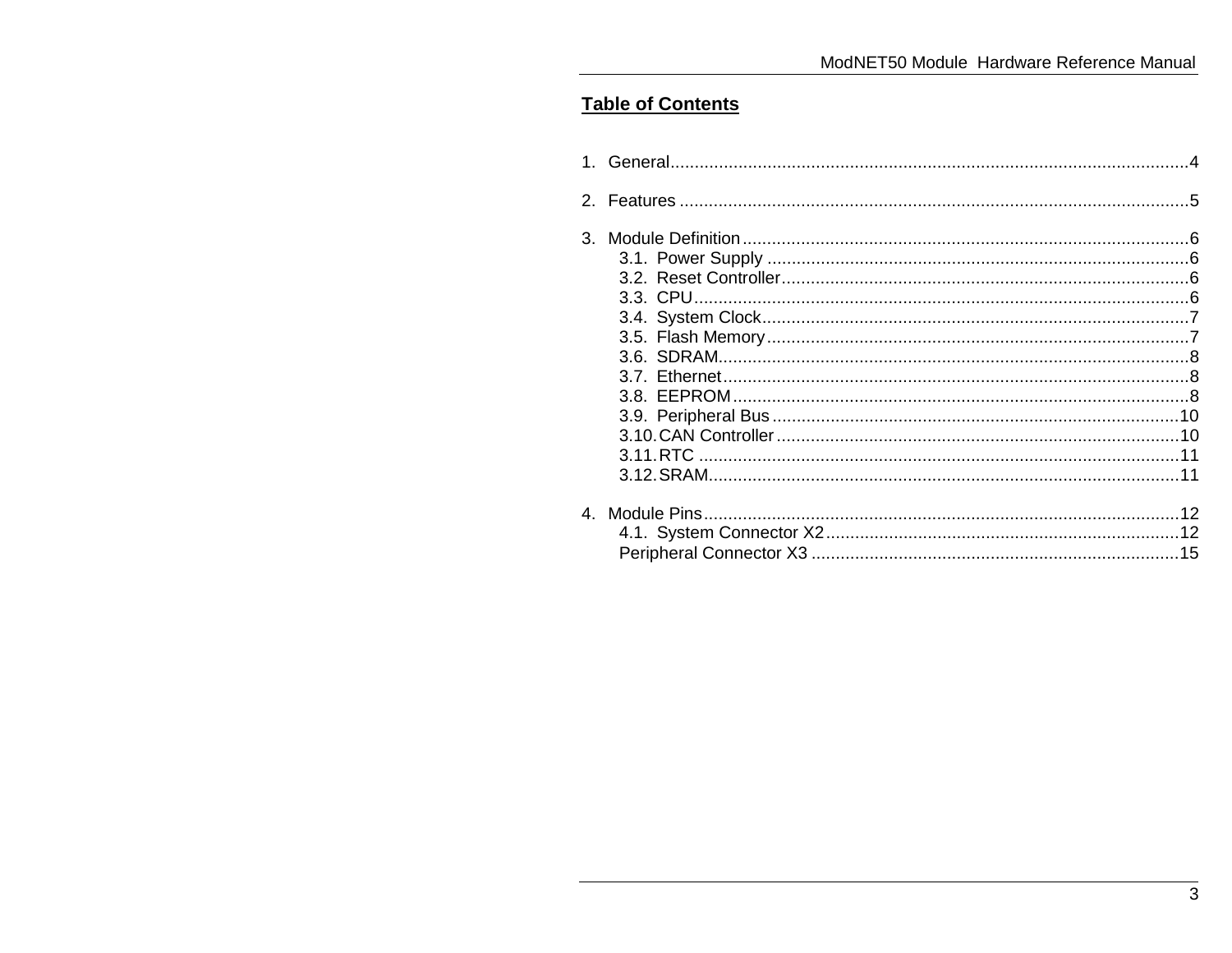## **1. General**

This Manual describes the ModNET50 module, one of a family of modules based on NetSilicon's NET+ARM family of microcontrollers. The module approach has several advantages over a full custom design.

- Complete family support for NET+40, NET+50 and further derivatives.
- The module interface does not change, if any package of any part of the module changes. Future CPUs may have a BGA package. Compatible derivatives may have a different package. Memory parts may have different packages.
- Long term stability and availability.
- Newer derivatives will be less expensive, since they use newer technology (NET+50 is less expensive than the NET+40)
- Adaptation to application's performance requirements (speed, memory size) by simply changing the module variant.
- Higher complexity module will need advanced board technology (fine pitch/layers). Size of module will optimize the overhead.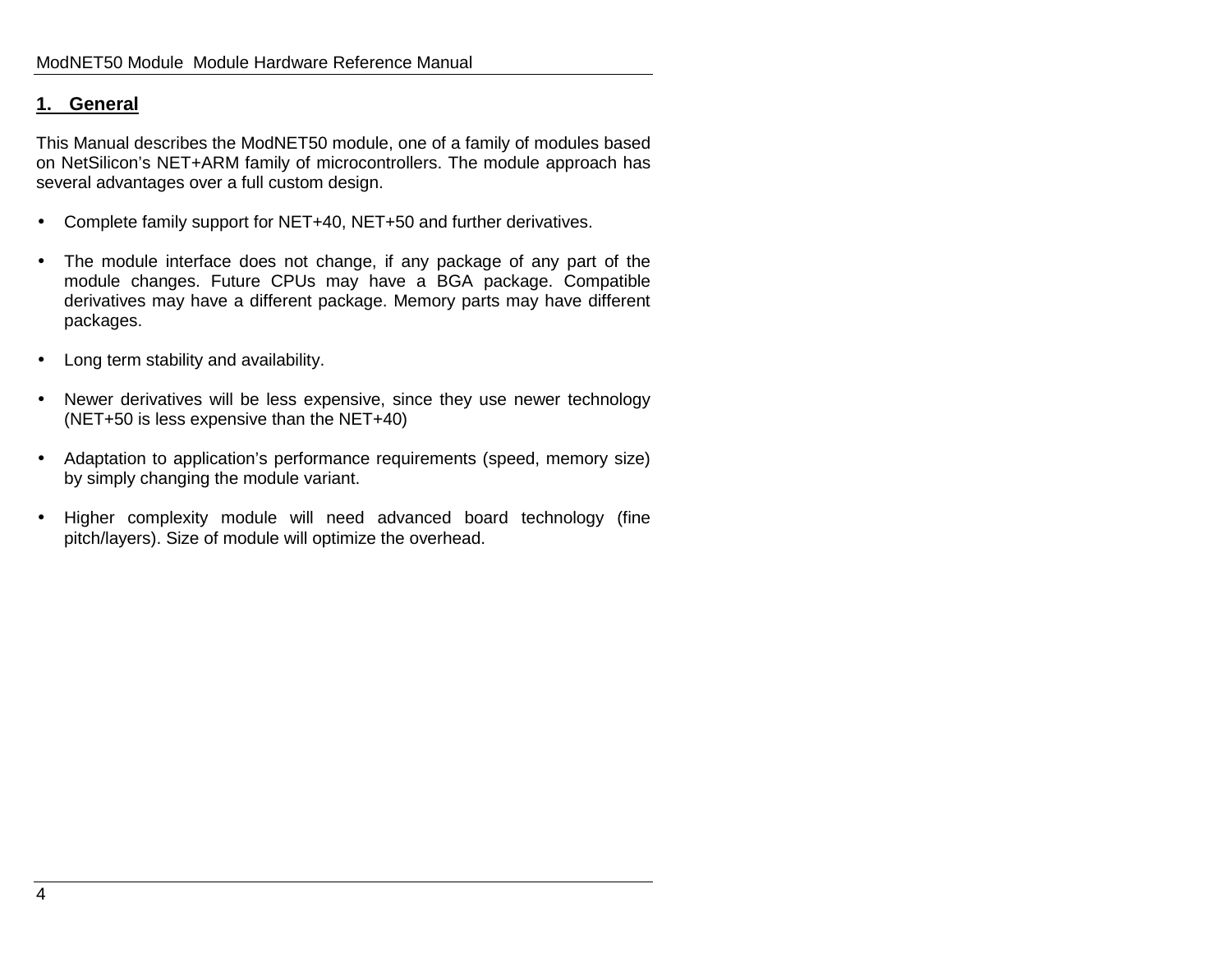# **2. Features**

- Module with NetSilicon's NET+50 in PQFP208 package clocked at 44MHz
- Voltage requirement 3.3V (additional 5V needed if CAN controller is assembled)
- 32-bit SDRAM, one bank of 16 MBytes
- 16-bit Flash
- PHY on module (transformer and RJ45 on base board)
- 2 serial interfaces, LVTTL level (line driver on base board)
- Serial 8-KByte EEPROM for storing configuration parameters
- RTC
- Reset controller
- 512 KBytes of SRAM with battery backup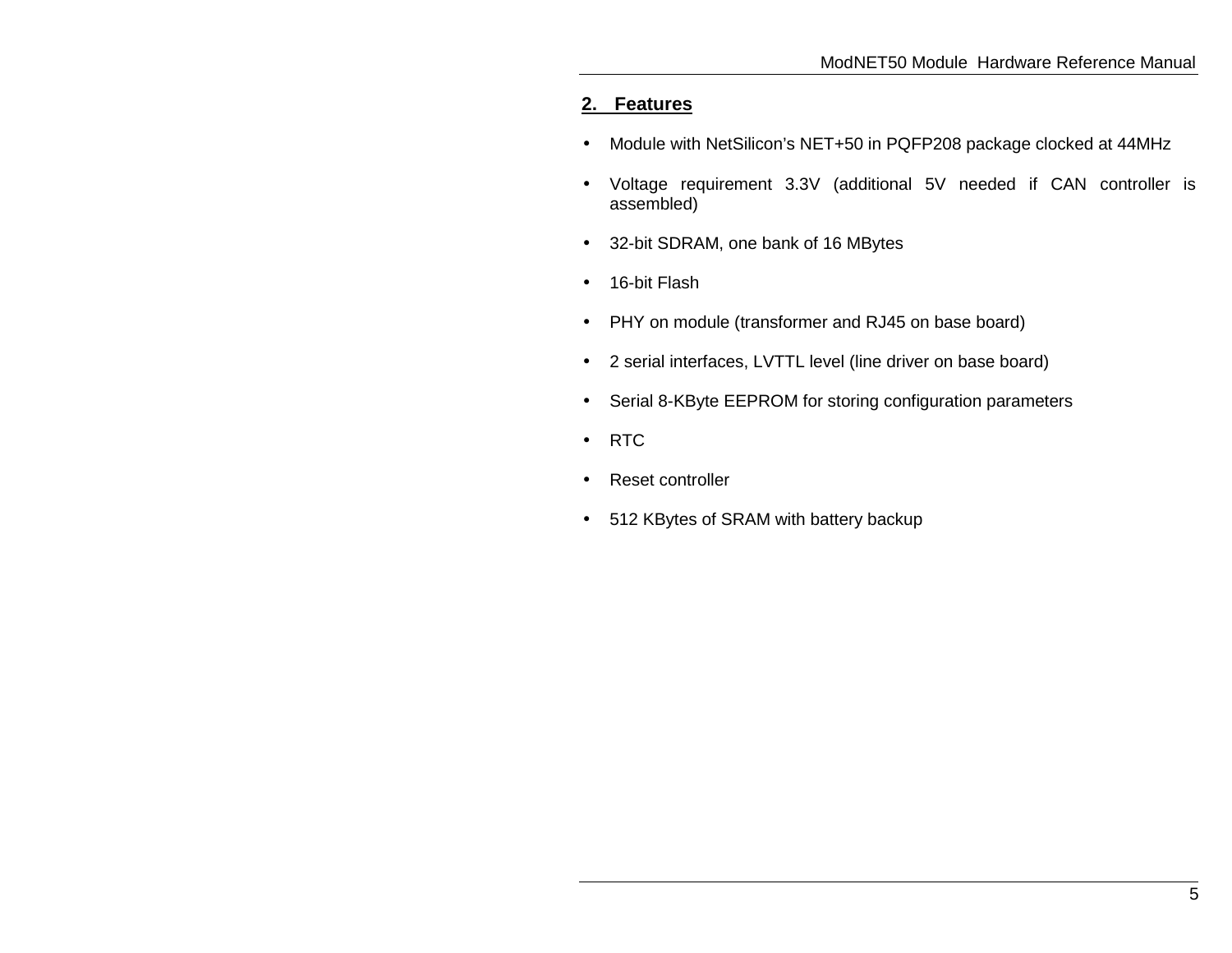#### **3. Module Definition**

#### **3.1. Power Supply**

The main power supply for the module is 3.3V. Lower core voltages, such as required for the NET+50, are generated on the module.

The CAN controller needs 5V, because there is no standalone CAN controller available which works with 3.3V. For this part, 5V must be connected to the module.

The pins of the NET+40 and NET+50 are not 5V tolerant. Some signals (16-bit data, 20-bit address bus and control bus) are buffered before they leave the module. See section 4.2 "System Connector X2" for a list of those signals which are 5V tolerant.

#### **3.2. Reset Controller**

The modules main power supply (3.3V) is monitored by the reset controller. An external reset source, i.e. push button, can be connected to the module. The 5V power supply should be monitored on the base board.

#### **3.3. CPU**

The module is designed to be assembled with a NET+50 or NET+40-4 microcontroller.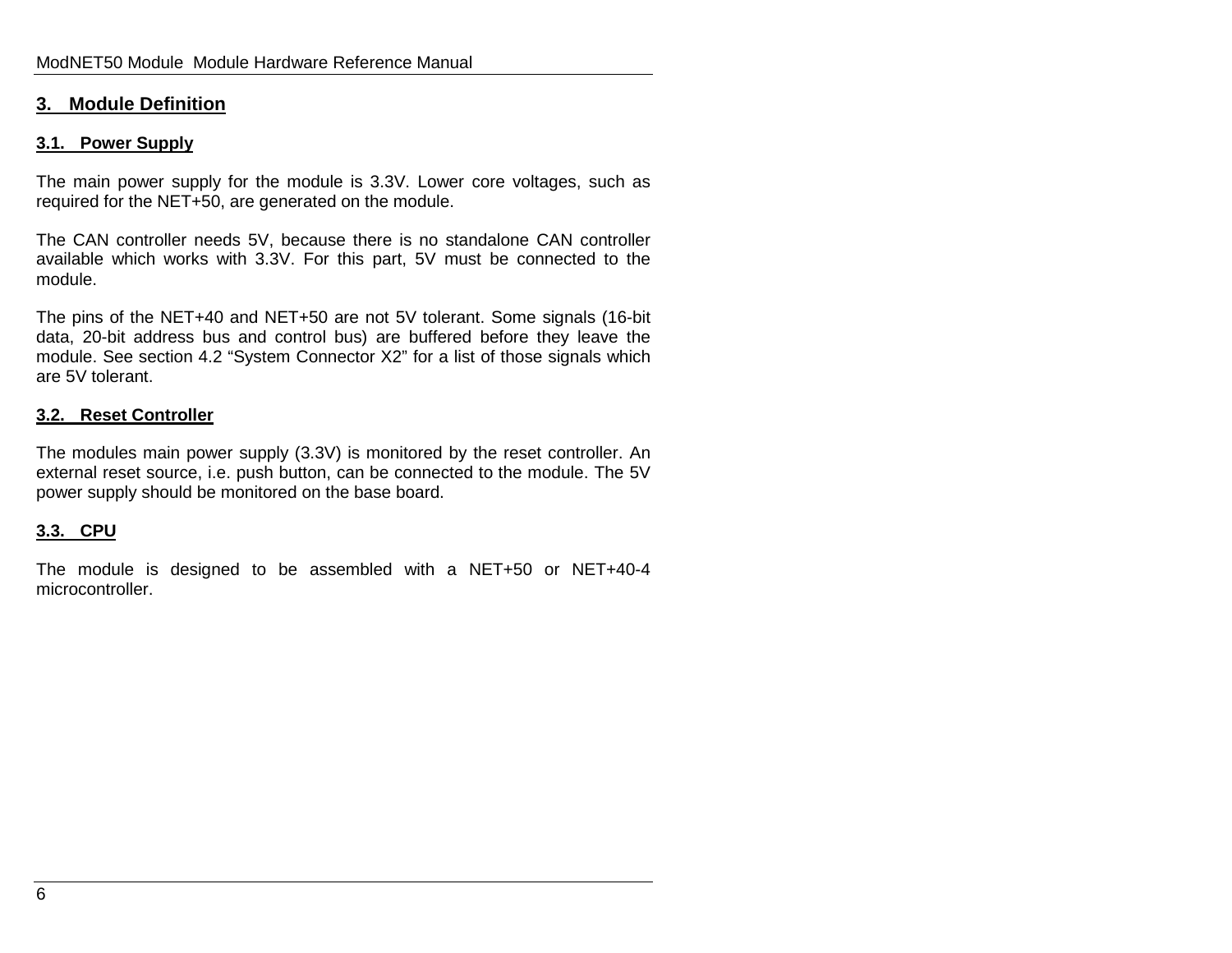## **3.4. System Clock**

Starting with revision 4 of the NET+40 (P/N 0136974) the on-chip PLL is fully functional. The system clock (SYSCLK) is generated from an external oscillator running at 18.432 MHz.

The PLL's multiplication factor is controlled via software. The following frequencies can be generated:

| <b>PLLCNT</b>  | F <sub>SYSCLK</sub> | <b>Remarks</b>      |
|----------------|---------------------|---------------------|
| 3              | 22.1184 MHz         |                     |
| 4              | 25.8048 MHz         |                     |
| 5              | 29.4912 MHz         |                     |
| 6              | 33.1776 MHz         | used for the NET+40 |
| $\overline{7}$ | 36.8640 MHz         |                     |
| 8              | 40.5504 MHz         |                     |
| 9              | 44.2368 MHz         | used for the NET+50 |
| 10             | 47.9232 MHz         |                     |
| 11             | 51.6096 MHz         |                     |
| 12             | 55.2960 MHz         |                     |
| 13             | 58.9824 MHz         |                     |
| 14             | 62.6688 MHz         |                     |
| 15             | 66.3552 MHz         |                     |

If a NET+50 is assembled, the speed can be changed easily by writing a different value to the PLL configuration register.

#### **3.5. Flash Memory**

There is one 16-bit boot flash on the module. Maximum Flash size is 8 Mbytes. The following chips can be assembled: 29LV800, 29LV160, 29DL32x, 29LV641.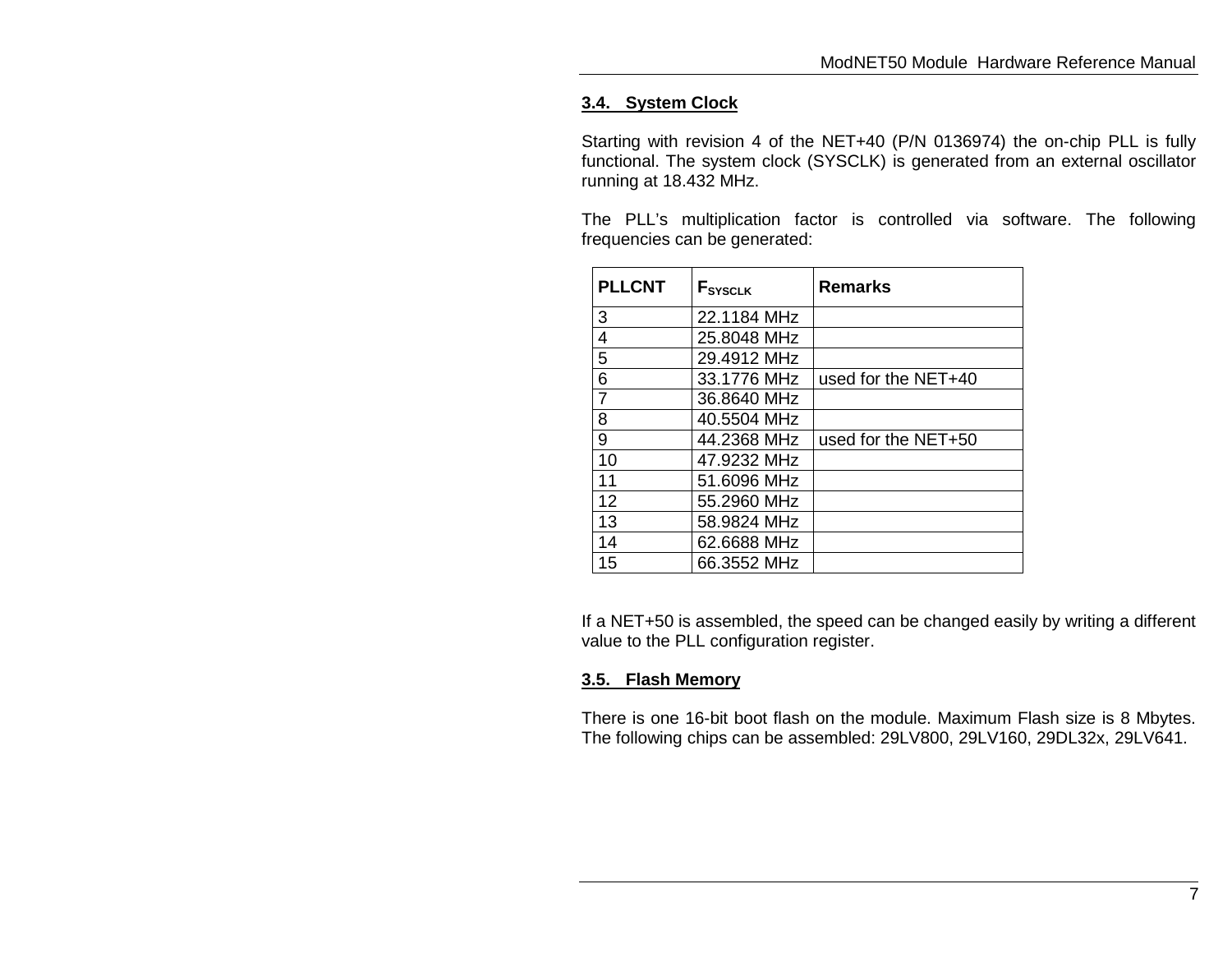#### **3.6. SDRAM**

There is one SDRAM bank on the module. Memory size is limited to 16 Mbytes. The NET+50 only supports chips with 8 CAS lines.

#### **3.7. Ethernet**

The Ethernet MAC is already included in the NET+ARM CPU. The PHY for the 100BaseT is on the module.

The transformer is not on the module. In most application this transformer must be located near to the RJ45 connector.

Two LEDs may be connected to module pins: One (LEDLNK) to show link and activity and a second (LEDH) to indicate 100 Mbit/sec operation.

There are pins reserved for a second Ethernet interface.

#### **3.8. EEPROM**

The system needs to be able to store configuration data, e. g. the Ethernet's MAC address. On the module there is an 8-KByte EEPROM with an I²C interface for this purpose.

The I<sup>2</sup>C bus is implemented on the NET+ARM by emulating open drain outputs in software. The GPIO pins are switched to input to get a passive high level. The high level of this bus is 3.3V.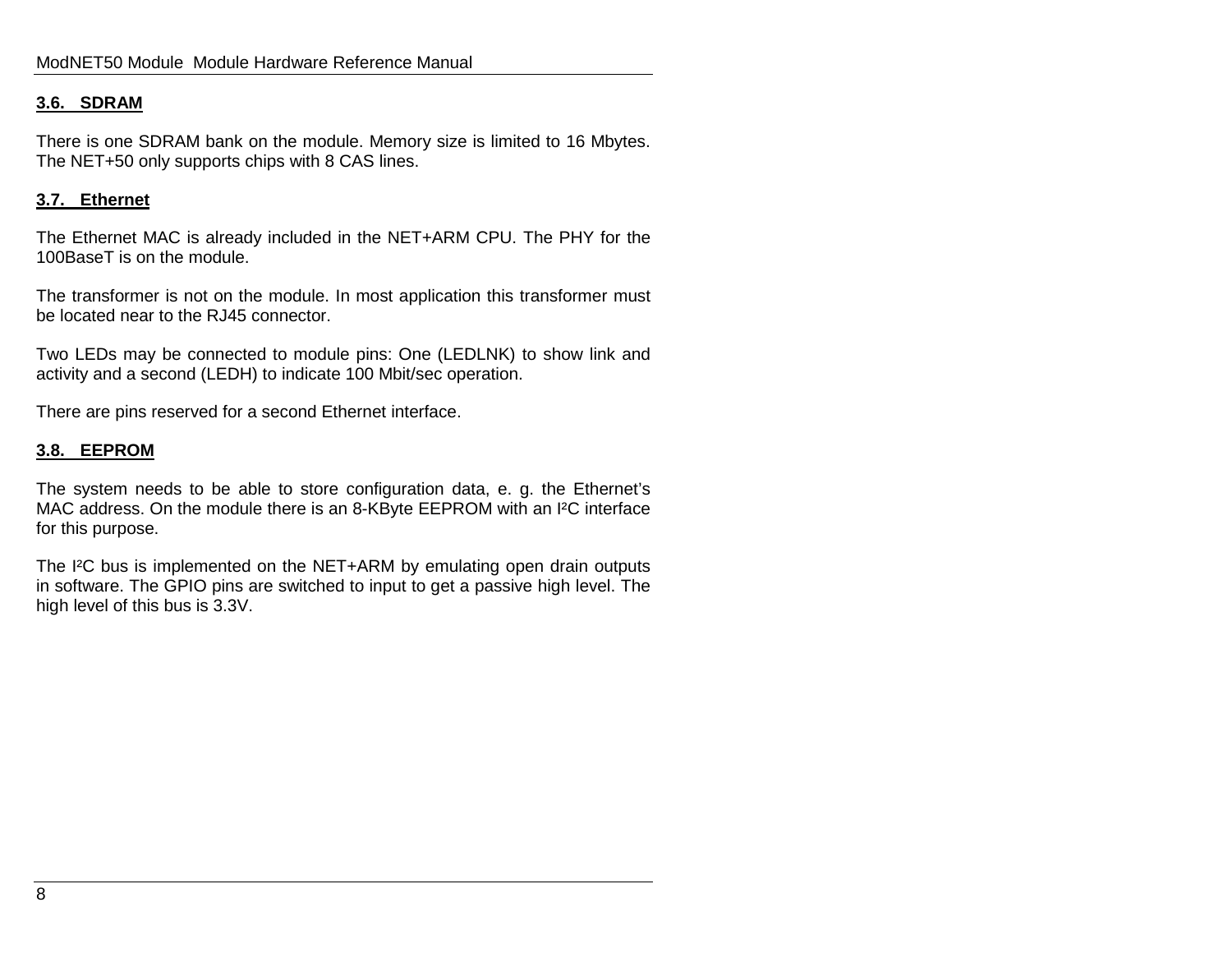The current size of the EEPROM is 8KBytes. Most of this nonvolatile memory is available for the user's application, but some bytes are already defined.

| <b>Address</b>      | <b>Function</b>       | <b>Description</b>                                                                                                          |
|---------------------|-----------------------|-----------------------------------------------------------------------------------------------------------------------------|
| 100h                | ucCheckSum            | Checksum, sum of all bytes from 100h to 13Fh<br>must be zero.                                                               |
| 101h                | ucFlags               | various flag.<br>Bit 0: no gateway = $0$ (aucGateWay invalid),<br>use gateway = 1 (aucGateWay valid)                        |
| 102h                | ucRegistry            | Not used with ModNET                                                                                                        |
| 103h                | ucUseDHCP             | -> DHCP off<br>$\Omega$<br>01h0FFh<br>-> DHCP on                                                                            |
| 104h<br>109h        | aucMacAddress[6]      | MAC Address, MSB first,<br>the bytes 104h, 105h and 106h must contain<br>the values 00h, 04h, 0F3h (=FS Forth-<br>Systeme). |
| 10Ah<br>10Dh        | auclpAddress[4]       | IP Address, MSB 1st                                                                                                         |
| 10Eh<br>111h        | aucSubnetMask[4]      | Subnet Mask, MSB 1st                                                                                                        |
| 112h<br>115h        | aucGateWay[4]         | Gateway IP address, MSB 1st                                                                                                 |
| 116h<br>119h        | aucDNS[4]             | <b>Address of Domain Name Server</b>                                                                                        |
| 11Ah<br>11Dh        | aucBroadcastAddr[4]   | <b>Broadcast Address</b>                                                                                                    |
| <b>11Eh</b><br>121h | auclpAddrPpp1[4]      | PPP COM1 IP Address                                                                                                         |
| 122h<br>125h        | auclpAddrPpp2[4]      | PPP COM2 IP Address                                                                                                         |
| 126h<br>129h        | auclpAddrPpp1peer [4] | PPP COM1 Peer IP Address                                                                                                    |
| 12Ah<br>12Dh        | auclpAddrPpp2peer [4] | PPP COM2 Peer IP Address                                                                                                    |
| 12Eh<br>13Fh        | aucReserved[18]       | Reserved, not used                                                                                                          |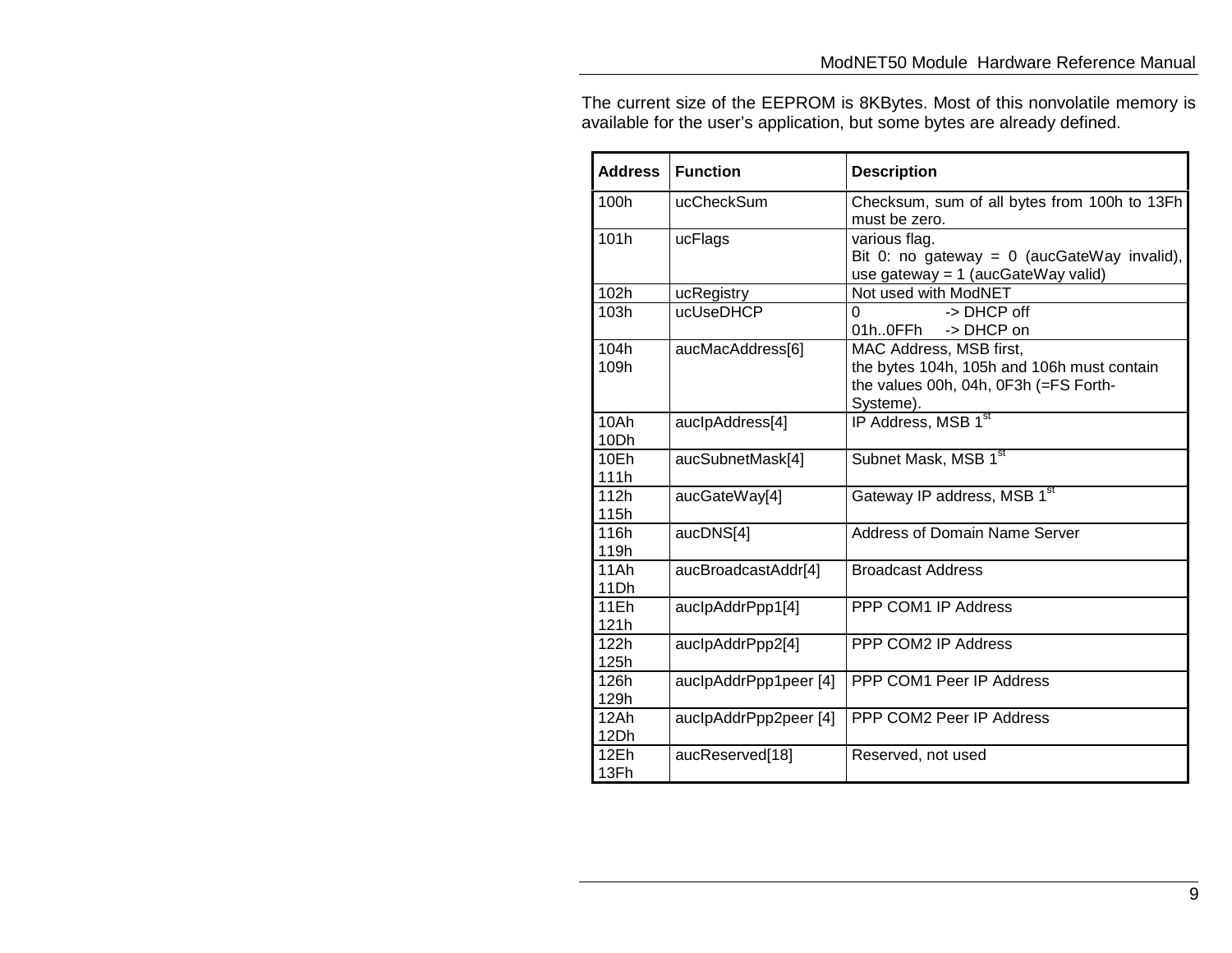#### **3.9. Peripheral Bus**

In order to connect additional peripherals to the NET+ARM, a peripheral bus is available on the module's connector. This bus is 5V tolerant.

The signals BE3# and BE2# are available on module pins to allow 8-bit (read) accesses to 16-bit peripherals.

There are two free chip selects (CS3# and CS4#) to select peripherals.

#### **3.10. CAN Controller**

On the module there is an Infineon TwinCAN 82C900 (Dual CAN Controller).

This controller needs a multiplexed 8-bit address/data bus. Since the NET+50 (and NET+40) does not support a multiplexed bus, two 8-bit buffers and some glue logic is used to generate the multiplexed signals. Buffers additionally isolate the 3V NET+50 signals from the 5V CAN controller signals.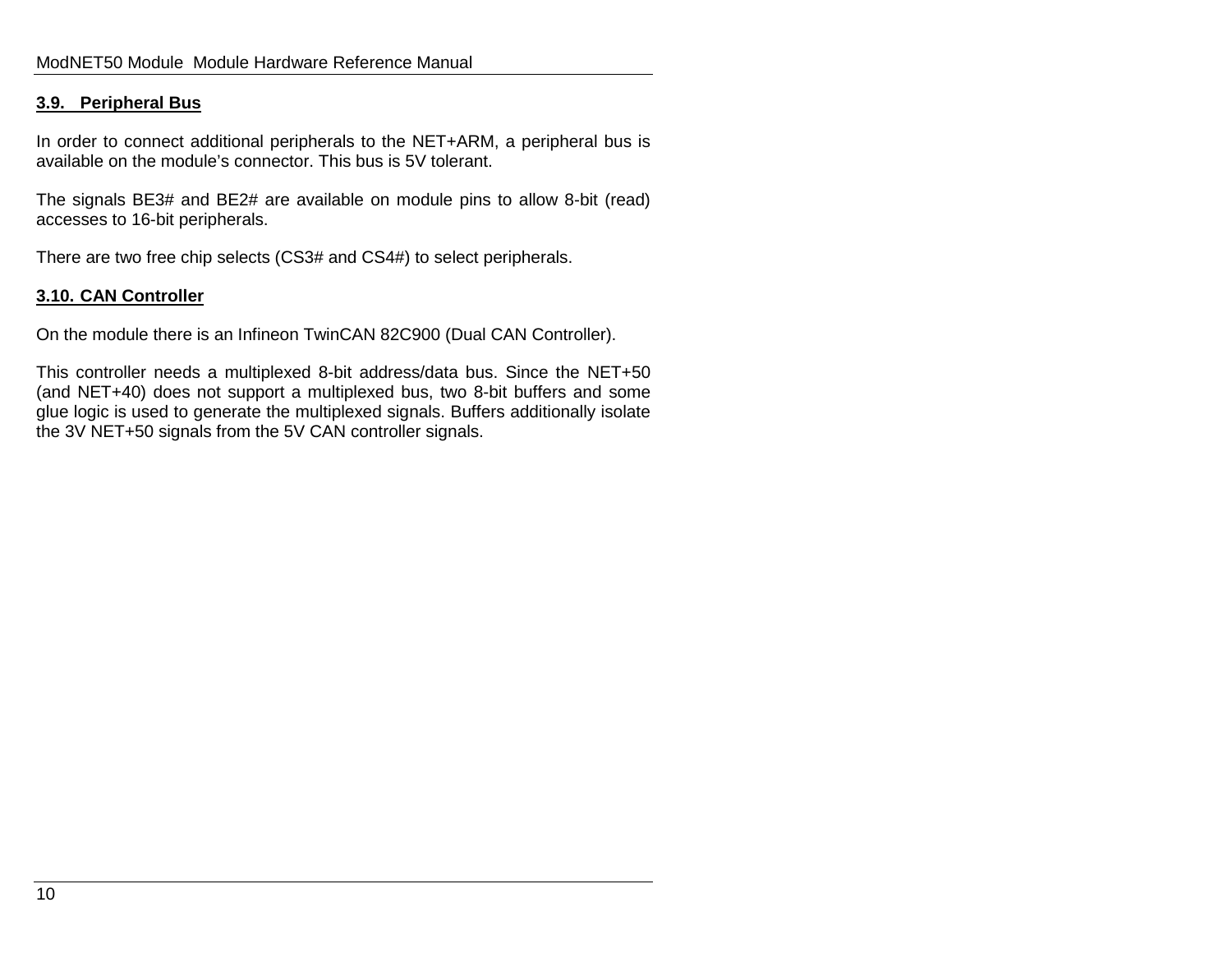# **3.11. RTC**

To save board space an RTC with I²C interface is used. The RTC is powered either with battery power or the 3.3V power supply. The battery for the RTC is on the main board. Battery power switch over is on the module.

The I²C bus is implemented on the NET+ARM by emulating open drain outputs in software. The GPIO pins are switched to input to get a passive high level. The high level of this bus is 3.3V.

The RTC used is: Philips PCF8563, I²C, 400 kHz, 3.3V or 5V, Interrupt-Output, SO8, -40..+85°

## **3.12. SRAM**

A 512k\*8 SRAM is on the module. This SRAM is with battery backup, and is able to hold nonvolatile application information.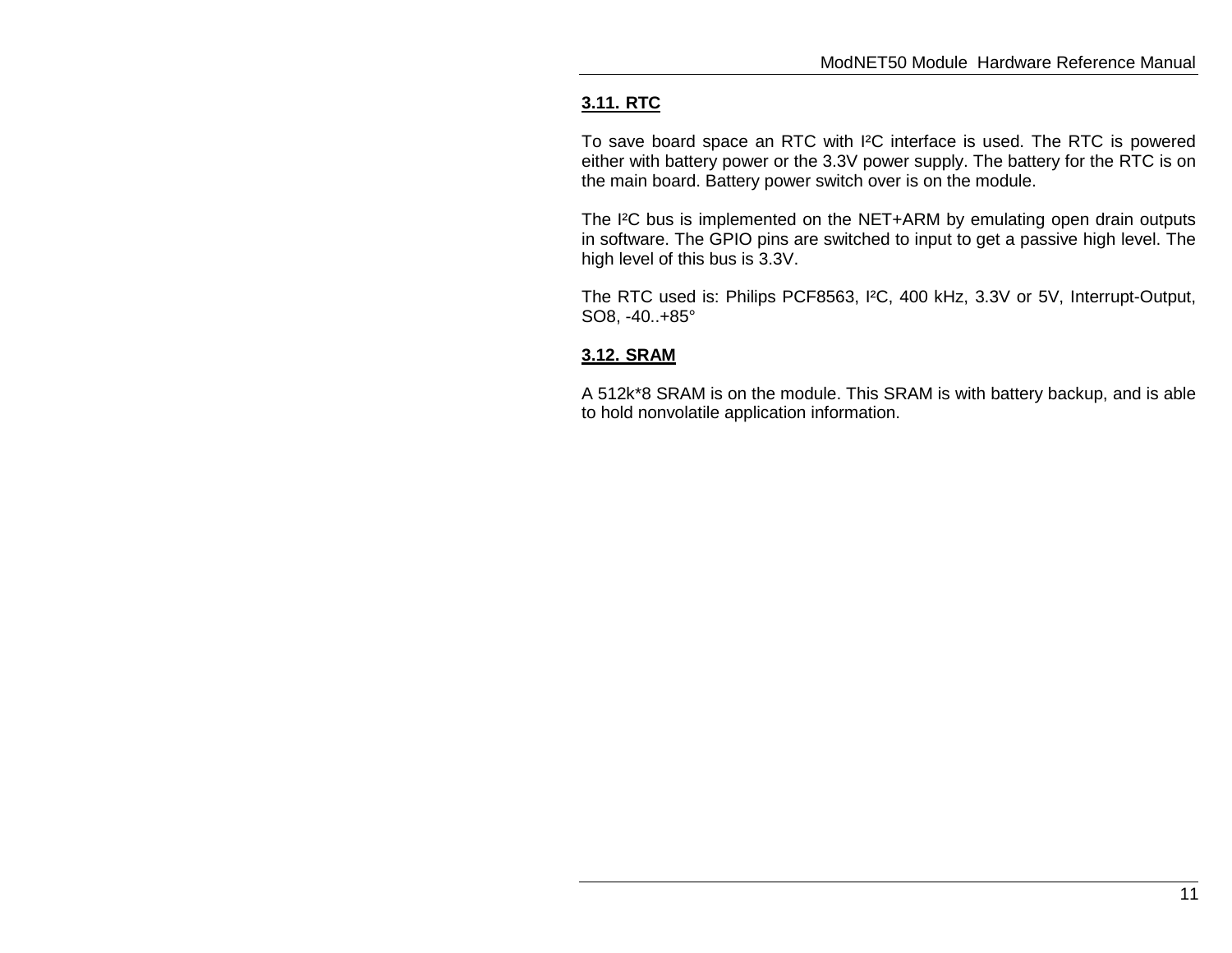# **4. Module Pins**

# **4.1. System Connector X2**

| Pin     | <b>Signal</b>     | $2nd$ func.                  | $3rd$ func.              | <b>Type</b>    | 5V<br>tol.     | <b>Description</b>                                                 |
|---------|-------------------|------------------------------|--------------------------|----------------|----------------|--------------------------------------------------------------------|
| $X2-39$ | RSTIN#            | $\qquad \qquad \blacksquare$ | ÷,                       |                | no             | Reset input                                                        |
| $X2-41$ | <b>PWRGOOD</b>    |                              | ÷,                       | $\circ$        | no             | Output of the reset controller                                     |
|         |                   |                              |                          |                |                |                                                                    |
| X2-67   | <b>BCLK</b>       | $\overline{\phantom{a}}$     | ÷,                       | O              | yes            | System Clock                                                       |
| $X2-66$ | TS#               |                              | ÷,                       | $\Omega$       | no             | Transfer Start, not available on<br>module ModNET_0                |
| $X2-68$ | TA#               | $\blacksquare$               | $\blacksquare$           | O              | no             | Data Transfer Acknowledge                                          |
| $X2-70$ | TEA#              | TLAST#                       | $\blacksquare$           | O              | no             | Data Transfer Error Acknowledge                                    |
| $X2-75$ | <b>BE3#</b>       |                              | ä,                       | O              | ves            |                                                                    |
| $X2-73$ | <b>BE2#</b>       | ÷,                           | ä,                       | O              | yes            |                                                                    |
| $X2-65$ | R/W#              | $\blacksquare$               | ä,                       | O              | yes            |                                                                    |
| $X2-61$ | WE#               |                              | ÷                        | O              | yes            |                                                                    |
| $X2-63$ | OE#               |                              | $\overline{a}$           | $\overline{0}$ | yes            |                                                                    |
| $X2-79$ | CS <sub>2#</sub>  |                              | ä,                       | $\Omega$       | yes            | Used on the module to select<br>SRAM and CAN,<br>see signal CSMODE |
| $X2-69$ | $\overline{CS3#}$ | $\overline{\phantom{a}}$     | $\blacksquare$           | $\Omega$       | yes            | External chip select, see signal<br><b>CSMODE</b>                  |
| $X2-71$ | <b>CS4#</b>       | $\blacksquare$               | L.                       | $\Omega$       | ves            | External chip select, see signal<br><b>CSMODE</b>                  |
|         | CS <sub>5#</sub>  | $\overline{\phantom{a}}$     | ÷                        | O              | ÷              | Reserved                                                           |
| ä,      | CS6#              |                              | ÷,                       | O              | $\blacksquare$ | Reserved                                                           |
| ä,      | <b>CS7#</b>       | $\qquad \qquad \blacksquare$ | ÷,                       | $\Omega$       | ä,             | Reserved                                                           |
|         |                   |                              |                          |                |                |                                                                    |
| $X2-71$ | BR#               | $\overline{\phantom{a}}$     | ÷,                       | I/O            | no             | <b>Bus Request</b>                                                 |
| $X2-72$ | BG#               |                              | $\overline{a}$           | I/O            | no             | <b>Bus Grant</b>                                                   |
| $X2-76$ | BUSY#             | $\blacksquare$               | $\overline{a}$           | I/O            | no             | <b>Bus Busy</b>                                                    |
| $X2-81$ | D <sub>16</sub>   | $\overline{\phantom{a}}$     | $\overline{\phantom{a}}$ | I/O            | yes            | Data Bus                                                           |
| $X2-83$ | D <sub>17</sub>   |                              | ÷,                       | I/O            | ves            | Data Bus                                                           |
| $X2-85$ | D18               | $\overline{\phantom{a}}$     | ä,                       | I/O            | yes            | Data Bus                                                           |
| X2-87   | D <sub>19</sub>   | $\blacksquare$               | ÷,                       | 1/O            | yes            | Data Bus                                                           |
| X2-89   | D <sub>20</sub>   | $\overline{\phantom{a}}$     | ÷,                       | I/O            | yes            | Data Bus                                                           |
| $X2-91$ | D <sub>21</sub>   |                              |                          | I/O            | yes            | Data Bus                                                           |
| $X2-93$ | D22               | $\overline{\phantom{a}}$     | ÷,                       | I/O            | yes            | Data Bus                                                           |
| $X2-95$ | D <sub>23</sub>   |                              | ÷,                       | 1/O            | yes            | Data Bus                                                           |
| $X2-97$ | D <sub>24</sub>   | $\overline{\phantom{a}}$     | ÷,                       | I/O            | yes            | Data Bus                                                           |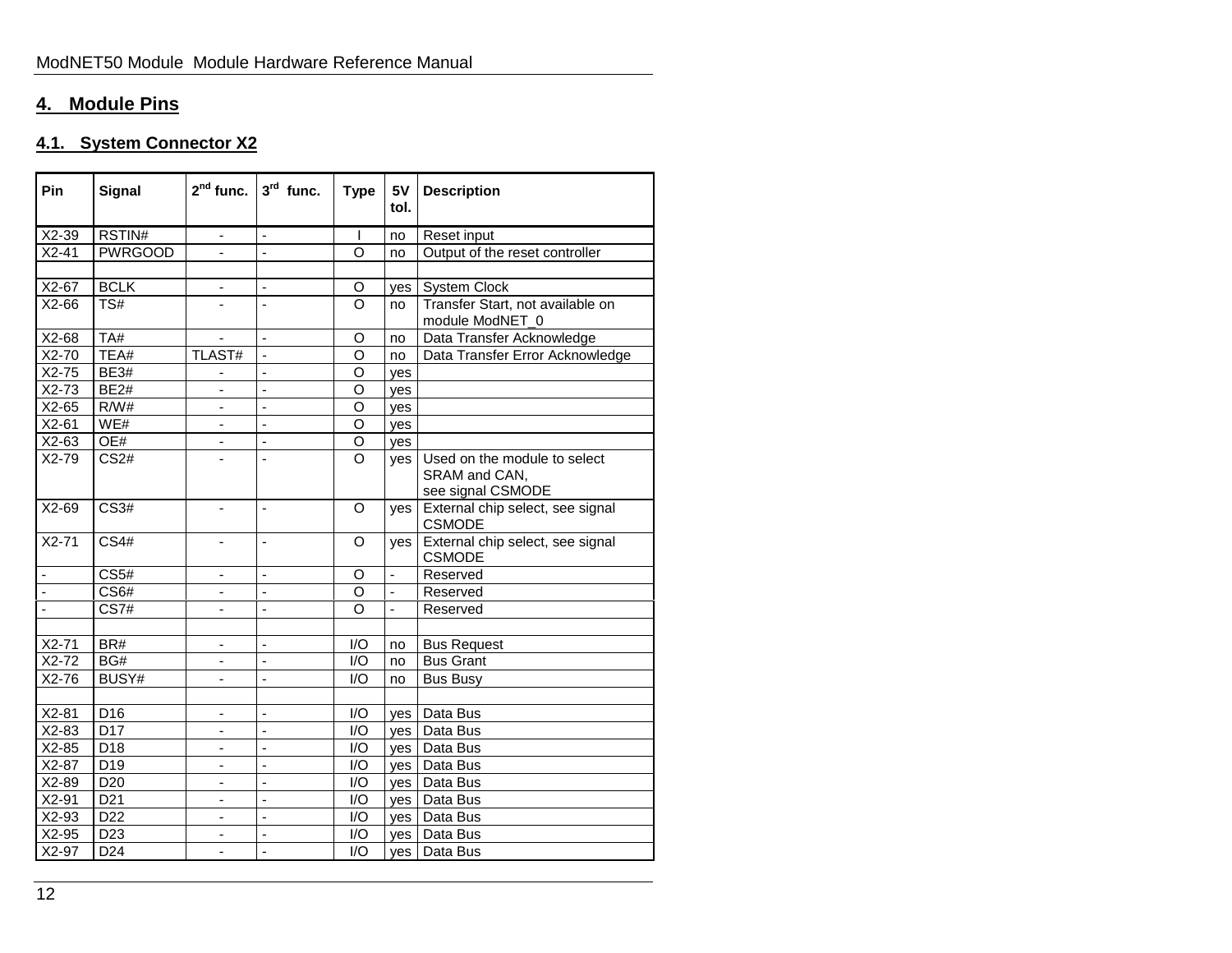| Pin               | <b>Signal</b>    | $2nd$ func.              | $3rd$ func.              | <b>Type</b>        | 5V<br>tol. | <b>Description</b>                                  |
|-------------------|------------------|--------------------------|--------------------------|--------------------|------------|-----------------------------------------------------|
| X2-99             | D <sub>25</sub>  | $\blacksquare$           | ÷,                       | 1/O                | yes        | Data Bus                                            |
| $X2-101$          | D26              |                          | ÷,                       | $\overline{1/O}$   | yes        | Data Bus                                            |
| $X2-103$          | D27              | $\overline{\phantom{a}}$ | ÷,                       | $\overline{1/O}$   | yes        | Data Bus                                            |
| $X2-105$          | D <sub>28</sub>  | $\blacksquare$           | ä,                       | $\overline{1/O}$   | yes        | Data Bus                                            |
| X2-107            | D <sub>29</sub>  |                          | L,                       | I/O                | yes        | Data Bus                                            |
| $X2-109$          | D30              | $\blacksquare$           | L,                       | I/O                | yes        | Data Bus                                            |
| $X2 - 111$        | D31              | ä,                       | $\overline{a}$           | 1/O                | yes        | Data Bus                                            |
|                   |                  |                          |                          |                    |            |                                                     |
| $\overline{X2-7}$ | A0               | $\overline{\phantom{a}}$ | $\overline{\phantom{0}}$ | O                  | yes        | Address Bus                                         |
| $X2-9$            | A1               | $\blacksquare$           | ÷,                       | O                  |            | yes   Address Bus                                   |
| $X2-11$           | A2               | $\blacksquare$           | ÷,                       | O                  |            | yes   Address Bus                                   |
| $X2-13$           | $\overline{A3}$  | $\blacksquare$           | ÷,                       | $\overline{\circ}$ |            | yes   Address Bus                                   |
| $X2-15$           | $\overline{A4}$  | $\blacksquare$           | ÷,                       | O                  |            | yes   Address Bus                                   |
| $X2-17$           | $\overline{A5}$  | $\blacksquare$           | $\overline{a}$           | O                  |            | yes   Address Bus                                   |
| $X2-19$           | A <sub>6</sub>   | $\blacksquare$           | L,                       | O                  |            | yes   Address Bus                                   |
| $X2-21$           | $\overline{A7}$  | $\overline{a}$           | ÷,                       | $\overline{\circ}$ | yes        | <b>Address Bus</b>                                  |
| $X2-23$           | A <sub>8</sub>   | $\overline{a}$           | $\overline{a}$           | O                  |            | yes   Address Bus                                   |
| $X2-25$           | A <sub>9</sub>   | $\overline{\phantom{a}}$ | $\overline{\phantom{0}}$ | O                  | yes        | <b>Address Bus</b>                                  |
| $X2-27$           | A10              | $\overline{\phantom{a}}$ | ä,                       | $\overline{\circ}$ | yes        | <b>Address Bus</b>                                  |
| X2-29             | A11              | $\blacksquare$           | $\overline{a}$           | O                  |            | yes   Address Bus                                   |
| $X2-31$           | $\overline{A12}$ | $\overline{\phantom{a}}$ | ÷,                       | O                  | yes        | <b>Address Bus</b>                                  |
| $X2-33$           | A13              | $\blacksquare$           | ÷,                       | O                  | yes        | <b>Address Bus</b>                                  |
| $X2-35$           | A14              | $\Box$                   | $\overline{a}$           | O                  |            | yes   Address Bus                                   |
| $X2-37$           | A15              | $\blacksquare$           | ÷,                       | O                  |            | yes   Address Bus                                   |
| $X2-45$           | A16              | $\overline{a}$           | L,                       | O                  | yes        | <b>Address Bus</b>                                  |
| $X2-47$           | $\overline{A17}$ | $\Box$                   | $\overline{a}$           | O                  |            | yes   Address Bus                                   |
| $X2-49$           | A18              | $\overline{\phantom{a}}$ | ÷,                       | O                  |            | yes Address Bus                                     |
| $X2-51$           | A19              |                          | L,                       | O                  | yes        | <b>Address Bus</b>                                  |
|                   |                  |                          |                          |                    |            |                                                     |
| $X2-36$           | CFG4             | ä,                       | ÷                        | $\mathbf{I}$       | no         | Connected to A13, = System Status<br>Register Bit 4 |
| $X2-38$           | CFG5             | ä,                       | $\overline{a}$           | $\mathbf{I}$       | no         | Connected to A14, = System Status<br>Register Bit 5 |
| $X2-40$           | CFG6             | ä,                       | $\overline{a}$           | $\mathbf{I}$       | no         | Connected to A15, = System Status<br>Register Bit 6 |
| $X2-42$           | CFG7             | ä,                       | $\overline{a}$           | $\mathbf{I}$       | no         | Connected to A16, = System Status<br>Register Bit 7 |
| $X2-80$           | CFG8             | $\blacksquare$           | L,                       | $\mathsf{I}$       | no         | Connected to A17, = System Status<br>Register Bit 8 |
| $X2-82$           | CFG9             | $\blacksquare$           | ÷,                       | T                  | no         | Connected to A18, = System Status<br>Register Bit 9 |
| $X2-84$           | CFG10            | ÷,                       | ÷,                       | $\overline{1}$     | no         | Connected to A19, = System Status                   |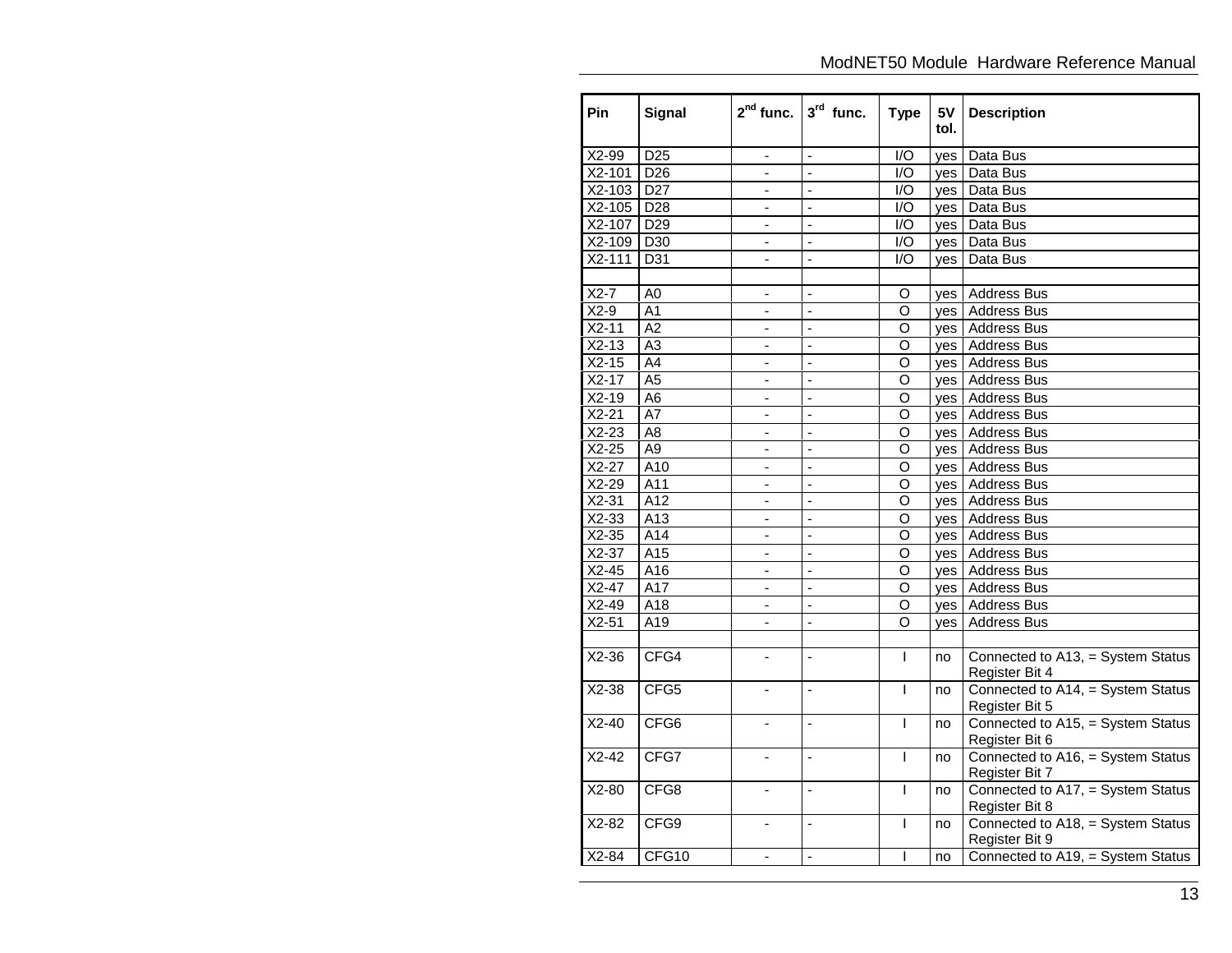# ModNET50 Module Module Hardware Reference Manual

| Pin              | Signal        | $2nd$ func.                  | $3rd$ func.    | <b>Type</b>    | 5V<br>tol.               | <b>Description</b>                                                                                                                                 |
|------------------|---------------|------------------------------|----------------|----------------|--------------------------|----------------------------------------------------------------------------------------------------------------------------------------------------|
|                  |               |                              |                |                |                          | Register Bit 10                                                                                                                                    |
| $X2-5$           | LITEND#       |                              |                | T              | no                       | Low -> Little Endian<br>Not available on module<br>ModNET50_0                                                                                      |
| $X2-6$           | <b>CSMODE</b> |                              | $\overline{a}$ | $\mathbf{I}$   | ves                      | High -> CS3# and CS4# available<br>for external use<br>Low -> CS4# only available for<br>external use<br>Not available on<br>ModNET50_0/ModNET50_1 |
| $X2-64$          | FLSH_DIS      |                              | ÷,             | L              | no                       | Disable Flash on module.<br>Needed to enter debugger, if Flash<br>is empty.<br>Not available on module<br>ModNET50_0                               |
| $X2-56$          | <b>TCK</b>    |                              | ÷,             | I              | no                       | JTAG, not available on module<br>ModNET50_0                                                                                                        |
| $X2-58$          | <b>TMS</b>    | ٠                            | ä,             | T              | no                       | JTAG, not available on module<br>ModNET50_0                                                                                                        |
| $X2-60$          | TDI           | $\blacksquare$               | ÷,             | $\mathbf{I}$   | no                       | JTAG, not available on module<br>ModNET50_0                                                                                                        |
| $X2-62$          | <b>TDO</b>    |                              | $\overline{a}$ | O              | no                       | JTAG, not available on module<br>ModNET50_0                                                                                                        |
| $X2-54$          | TRST#         | $\blacksquare$               | ä,             | T              | no                       | JTAG, not available on Modnet50_0                                                                                                                  |
| $X2-1$           | <b>GND</b>    | $\overline{\phantom{a}}$     | ÷,             | P              | $\overline{\phantom{a}}$ |                                                                                                                                                    |
| $X2-2$           | <b>GND</b>    |                              | L              | P              | $\overline{a}$           |                                                                                                                                                    |
| $X2-3$           | <b>GND</b>    |                              | $\overline{a}$ | P              | $\overline{a}$           |                                                                                                                                                    |
| $X2-4$           | <b>GND</b>    | ٠                            | ä,             | P              | $\overline{\phantom{a}}$ |                                                                                                                                                    |
| $X2-43$          | <b>GND</b>    | $\blacksquare$               | ä,             | P              | $\overline{a}$           |                                                                                                                                                    |
| $X2-44$          | <b>GND</b>    | ٠                            | $\overline{a}$ | $\overline{P}$ | $\blacksquare$           |                                                                                                                                                    |
| $X2-77$          | <b>GND</b>    | ÷,                           | $\overline{a}$ | P              | ä,                       |                                                                                                                                                    |
| X2-113           | <b>GND</b>    | $\qquad \qquad \blacksquare$ | $\overline{a}$ | P              | $\blacksquare$           |                                                                                                                                                    |
| $X2-114$ GND     |               | $\blacksquare$               | ÷,             | P              | $\overline{a}$           |                                                                                                                                                    |
| X2-115 GND       |               | $\blacksquare$               | $\overline{a}$ | P              | $\overline{a}$           |                                                                                                                                                    |
| X2-116           | <b>GND</b>    | $\overline{\phantom{a}}$     | L,             | P              | ÷,                       |                                                                                                                                                    |
|                  |               |                              |                |                |                          |                                                                                                                                                    |
| $X2-117$ +3.3V   |               |                              | L              | P              | ä,                       |                                                                                                                                                    |
| $X2-118$         | $+3.3V$       | $\overline{\phantom{a}}$     | L.             | P              | ÷,                       |                                                                                                                                                    |
| $X2-119$ +3.3V   |               | ٠                            | ÷,             | P              | $\blacksquare$           |                                                                                                                                                    |
| $X2 - 120$ +3.3V |               |                              | L,             | $\overline{P}$ | $\overline{\phantom{a}}$ |                                                                                                                                                    |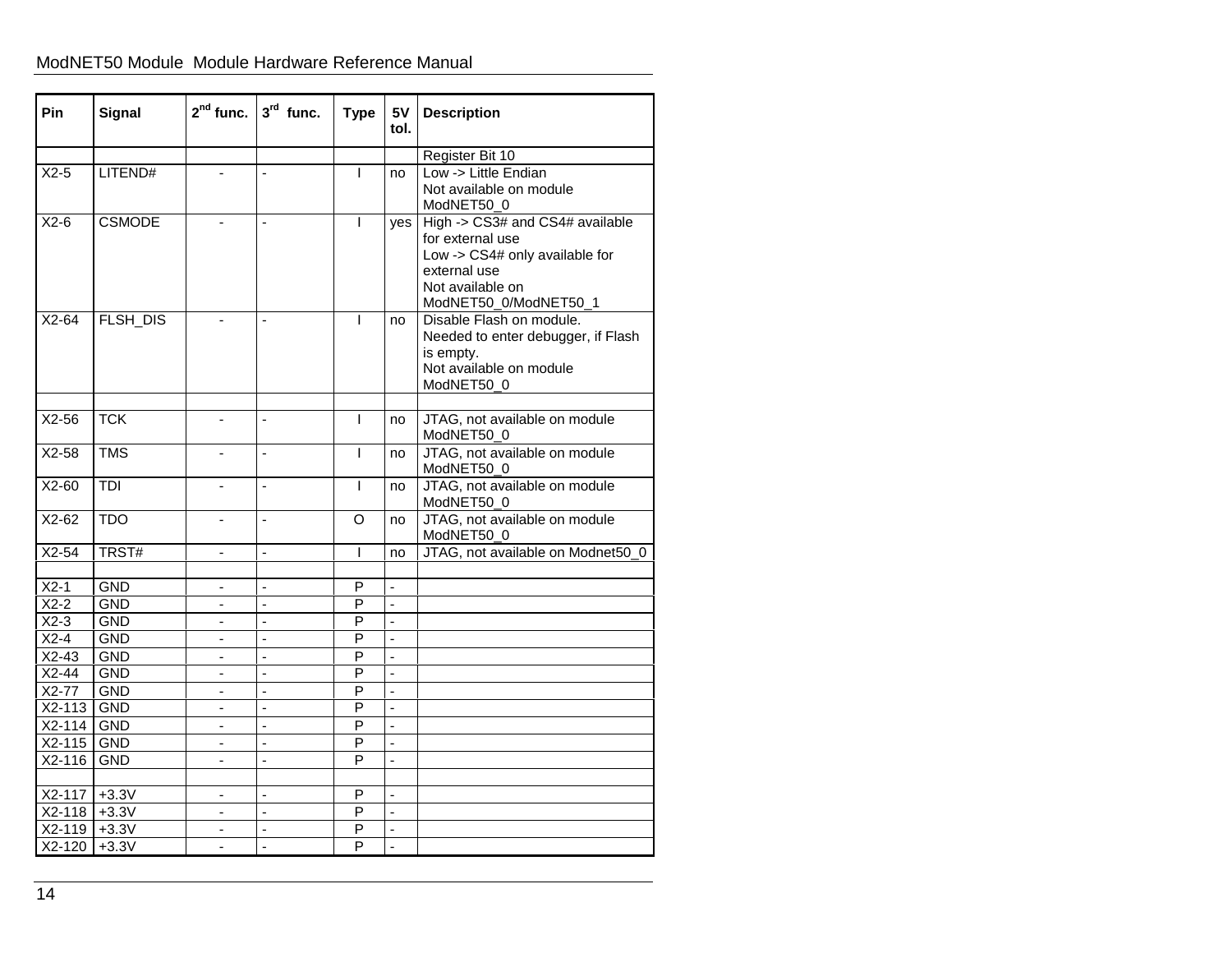# **Peripheral Connector X3**

| Pin                 | Signal             | $2nd$ func.      | $3rd$ func.        | <b>Type</b>      | 5V<br>tol.               | <b>Description</b>                                                                                       |
|---------------------|--------------------|------------------|--------------------|------------------|--------------------------|----------------------------------------------------------------------------------------------------------|
| $X3-5$              | PORTA0             | DCDA#            | DONE1#             | 1/O              | no                       |                                                                                                          |
| $X3-6$              | PORTA1             | CTSA#            |                    | I/O              | no                       |                                                                                                          |
| $X3-7$              | PORTA2             | DSRA#            | DACK1#             | $\overline{1/O}$ | no                       |                                                                                                          |
| $X3-8$              | PORTA3             | <b>RXDA</b>      |                    | 1/O              | no                       |                                                                                                          |
| $X3-9$              | PORTA4             | RXCA#            | OUT1A#             | I/O              | no                       |                                                                                                          |
| $X3-10$             | PORTA <sub>5</sub> | RTSA#            |                    | $\overline{1/O}$ | no                       |                                                                                                          |
| $X3-11$             | PORTA6             | DTRA#            | DREQ1#             | I/O              | no                       |                                                                                                          |
| $X3-12$             | PORTA7             | <b>TXDA</b>      |                    | I/O              | no                       |                                                                                                          |
|                     |                    |                  |                    |                  |                          |                                                                                                          |
| $X3-13$             | PORTB0             | DCDB#            | DONE <sub>2#</sub> | I/O              | no                       |                                                                                                          |
| $X3-14$             | PORTB1             | CTSB#            | RPSF#              | I/O              | no                       |                                                                                                          |
| $X3-15$             | PORTB <sub>2</sub> | DSRB#            | DACK <sub>2#</sub> | 1/O              | no                       |                                                                                                          |
| $X3-16$             | PORTB <sub>3</sub> | <b>RXDB</b>      |                    | $\overline{1/O}$ | no                       |                                                                                                          |
| $X3-17$             | PORTB4             | <b>RXCB</b>      | OUT1B#             | I/O              | no                       |                                                                                                          |
| $X3-18$             | PORTB <sub>5</sub> | RTSB#            | REJECT#            | I/O              | no                       |                                                                                                          |
| $X3-19$             | PORTB6             | DTRB#            | DREQ2#             | I/O              | no                       |                                                                                                          |
| $X3-20$             | PORTB7             | <b>TXDB</b>      |                    | I/O              | no                       |                                                                                                          |
|                     |                    |                  |                    |                  |                          |                                                                                                          |
| $\overline{X}$ 3-21 | PORTC0             | C <sub>I0</sub>  |                    | I/O              | no                       | ModNET50_1/ModNET50_1:<br>Used as Interrupt Input from PHY<br>ModNET50 2:<br>Used for SDRAM reset bugfix |
| $X3-22$             | PORTC1             | $\overline{CI1}$ |                    | $\overline{1/O}$ | no                       | Used as Interrupt Input from RTC                                                                         |
| $X3-23$             | PORTC <sub>2</sub> | C <sub>12</sub>  |                    | I/O              | no                       | Used as Interrupt Input from CAN                                                                         |
| $X3-24$             | PORTC3             | Cl3              | AMUX               | $\overline{1/O}$ | no                       |                                                                                                          |
| $X3-25$             | PORTC4             | RIB#             | RESET#             | 1/O              | no                       | ModNET50_0:<br>Reset Output to PHY and CAN<br>Controller<br>ModNET50_1: Reset for CAN<br>Controller      |
| $X3-26$             | PORTC5             | <b>TXCB</b>      | OUT2B#             | I/O              | no                       | ModNET50_0: I2CCLK, Used as<br><sup>2</sup> C clock<br>ModNET50_1: free                                  |
| $X3-27$             | PORTC <sub>6</sub> | RIA#             | IRQ#               | 1/O              | no                       | ModNET50_0:<br>Used for SDRAM reset bug fix<br>ModNET50_1: I2CCLK, Used as<br><sup>2</sup> C clock       |
| $X3-28$             | PORTC7             | <b>TXCA</b>      | OUT2A#             | $\overline{1/O}$ | no                       | I2CDAT, Used as I <sup>2</sup> C data                                                                    |
|                     |                    |                  |                    |                  |                          |                                                                                                          |
| $X3-29$             | PORTD0             |                  |                    | 1/O              | $\overline{\phantom{a}}$ | Reserved                                                                                                 |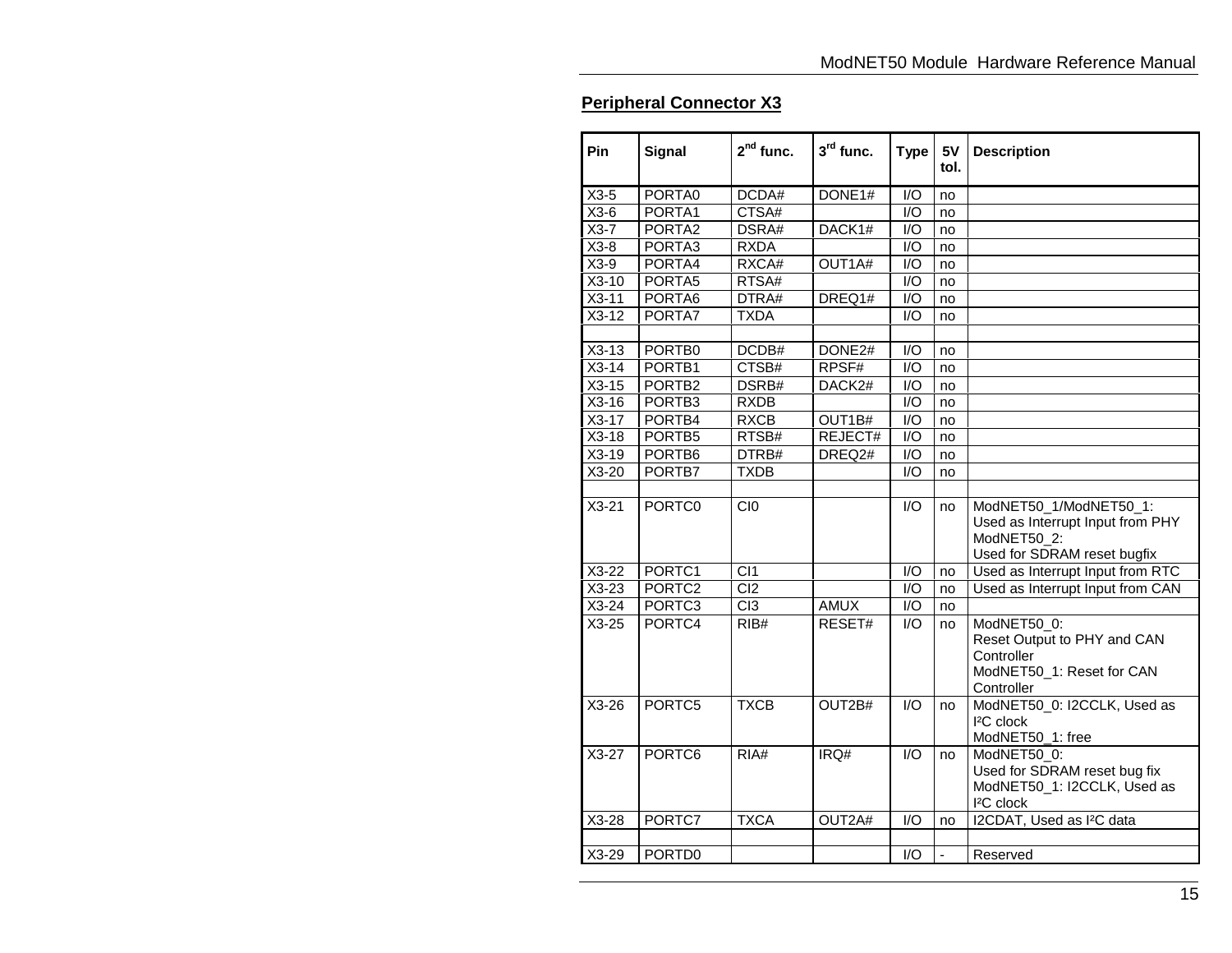# ModNET50 Module Module Hardware Reference Manual

| $X3-30$             | PORTD1              |                    |                          | 1/O              | $\overline{\phantom{a}}$ | Reserved |
|---------------------|---------------------|--------------------|--------------------------|------------------|--------------------------|----------|
| $X3-31$             | PORTD <sub>2</sub>  |                    |                          | I/O              | $\overline{a}$           | Reserved |
| $X3-32$             | PORTD3              |                    |                          | I/O              | $\blacksquare$           | Reserved |
| $X3-33$             | PORTD4              |                    |                          | I/O              | ÷,                       | Reserved |
| $X3-34$             | PORTD5              |                    |                          | I/O              | $\overline{a}$           | Reserved |
| $X3-35$             | PORTD <sub>6</sub>  |                    |                          | $\overline{1/O}$ | $\blacksquare$           | Reserved |
| $X3-36$             | PORTD7              |                    |                          | 1/O              | ÷,                       | Reserved |
|                     |                     |                    |                          |                  |                          |          |
| $X3-37$             | PORTE0              |                    |                          | I/O              | $\overline{\phantom{a}}$ | Reserved |
| X3-38               | PORTE1              |                    |                          | 1/O              | $\overline{\phantom{a}}$ | Reserved |
| X3-39               | PORTE2              |                    |                          | I/O              | ÷                        | Reserved |
| $X3-40$             | PORTE3              |                    |                          | I/O              | $\overline{a}$           | Reserved |
| $X3-41$             | PORTE4              |                    |                          | I/O              | $\overline{a}$           | Reserved |
| $X3-42$             | PORTE5              |                    |                          | $\overline{1/O}$ | $\blacksquare$           | Reserved |
| $X3-43$             | PORTE6              |                    |                          | 1/O              | $\overline{a}$           | Reserved |
| $X3-44$             | PORTE7              |                    |                          | $\overline{1/O}$ | $\overline{\phantom{a}}$ | Reserved |
|                     |                     |                    |                          |                  |                          |          |
| X3-65               | PACK#               | PCLKD1             | GPIOF7                   | I/O              | no                       |          |
| X3-67               | PEN#                | PCLKD <sub>2</sub> | GPIOF6                   | I/O              | no                       |          |
| X3-69               | PINT1#              | PCLKD3             | GPIOF5                   | I/O              | no                       |          |
| $X3-71$             | PINT <sub>2#</sub>  | PCLKD4             | GPIOF4                   | $\overline{1/O}$ | no                       |          |
| $X3-75$             | PDATA0              | $\blacksquare$     | GPIOD0                   | I/O              | no                       |          |
| $X3-77$             | PDATA1              | $\blacksquare$     | GPIOD1                   | $\overline{1/O}$ | no                       |          |
| $X3-79$             | PDATA2              | ä,                 | GPIOD <sub>2</sub>       | $\overline{1/O}$ | no                       |          |
| $X3-81$             | PDATA3              | ÷,                 | GPIOD3                   | $\overline{1/O}$ | no                       |          |
| $X3-83$             | PDATA4              | $\blacksquare$     | GPIOD4                   | I/O              | no                       |          |
| X3-85               | PDATA5              | ä,                 | GPIOD5                   | I/O              | no                       |          |
| $X3-87$             | PDATA6              |                    | GPIOD6                   | 1/O              | no                       |          |
| X3-89               | PDATA7              | $\blacksquare$     | GPIOD7                   | I/O              | no                       |          |
| X3-91               | PDATA8              | POE1#              |                          |                  | no                       |          |
| X3-93               | PDATA9              | POE2#              |                          |                  | no                       |          |
| $\overline{X3}$ -95 | PDATA10             | POE3#              | $\blacksquare$           |                  | no                       |          |
| X3-97               | PDATA11             | POE4#              | $\overline{\phantom{a}}$ |                  | no                       |          |
| X3-99               | PDATA12             | PCLKC1#            | $\overline{\phantom{a}}$ |                  | no                       |          |
| $X3-101$            | PDATA13             | PCLKC2#            | $\overline{a}$           |                  | no                       |          |
| $X3-103$            | PDATA <sub>14</sub> | PCLKC3#            | $\overline{\phantom{a}}$ |                  | no                       |          |
| X3-105              | PDATA <sub>15</sub> | PCLKC4#            | $\mathbf{r}$             |                  | no                       |          |
| X3-107              | PCS#                | FAULT2#            | GPIOG7                   | 1/O              | no                       |          |
| X3-109              | PRW#                | FAULT3#            | GPIOF0                   | I/O              | no                       |          |
| $X3-111$            | PBRW#               | FAULT4#            | GPIOF1                   | I/O              | no                       |          |
| X3-76               | PA <sub>0</sub>     | ACK1#              | GPIOH0                   | I/O              | no                       |          |
| X3-78               | PA <sub>1</sub>     | ACK2#              | GPIOH1                   | I/O              | no                       |          |
| $X3-80$             | PA <sub>2</sub>     | ACK3#              | GPIOH <sub>2</sub>       | 1/O              | no                       |          |
| $X3-82$             | PA3                 | ACK4#              | GPIOH <sub>3</sub>       | $\overline{1/O}$ | no                       |          |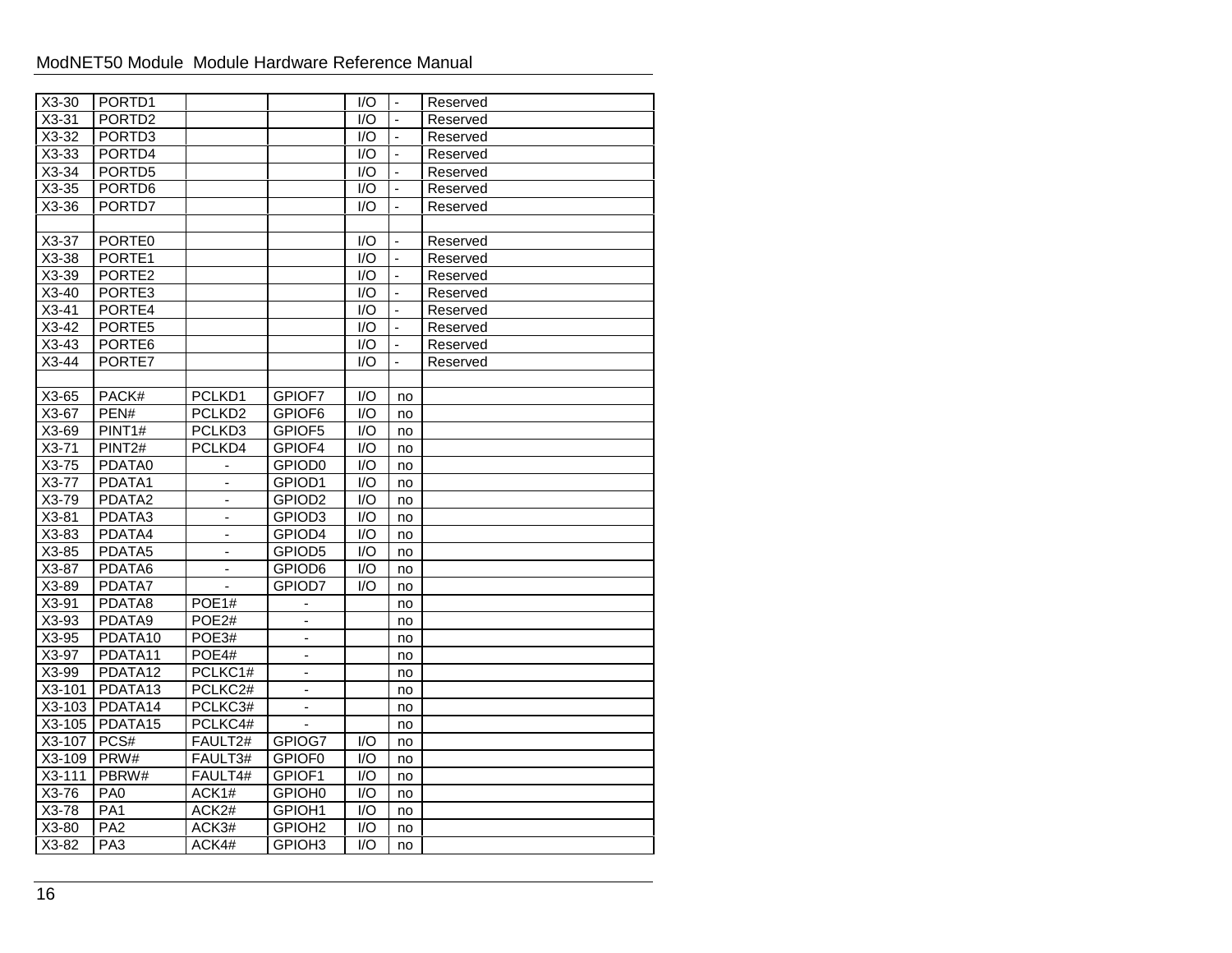| $X3-84$  | PA4               | BUSY1                    | GPIOH4                   | $\overline{1/O}$   | no             |                                                    |
|----------|-------------------|--------------------------|--------------------------|--------------------|----------------|----------------------------------------------------|
| X3-86    | PA <sub>5</sub>   | BUSY2                    | GPIOH <sub>5</sub>       | I/O                | no             |                                                    |
| X3-88    | $P\overline{AB}$  | BUSY3                    | GPIOH <sub>6</sub>       | $\overline{1/O}$   | no             |                                                    |
| $X3-90$  | PA7               | BUSY4                    | GPIOH7                   | $\overline{1/O}$   | no             |                                                    |
| X3-92    | PA <sub>8</sub>   | $\overline{PE1}$         | GPIOG0                   | $\overline{1/O}$   | no             |                                                    |
| $X3-94$  | PA <sub>9</sub>   | PE2                      | GPIOG1                   | $\overline{1/O}$   | no             |                                                    |
| X3-96    | <b>PA10</b>       | PE3                      | GPIOG2                   | I/O                | no             |                                                    |
| $X3-98$  | <b>PA11</b>       | PE4                      | GPIOG3                   | $\overline{1/O}$   | no             |                                                    |
| X3-100   | <b>PA12</b>       | <b>PSELECT</b><br>1      | GPIOG4                   | 1/O                | no             |                                                    |
| $X3-102$ | <b>PA13</b>       | <b>PSELECT</b><br>2      | GPIOF3                   | $\overline{1/O}$   | no             |                                                    |
| $X3-104$ | <b>PA14</b>       | <b>PSELECT</b><br>3      | GPIOF <sub>2</sub>       | $\overline{1/O}$   | no             |                                                    |
| $X3-106$ | <b>PA15</b>       | <b>PSELECT</b><br>4      | GPIOG5                   | $\overline{1/O}$   | no             |                                                    |
| $X3-108$ | <b>PA16</b>       | FAULT1#                  | GPIOG6                   | $\overline{1/O}$   | no             |                                                    |
|          |                   |                          |                          |                    |                |                                                    |
| $X3-48$  | TPIP1             |                          |                          | $\overline{1}$     |                | Ethernet 1 Input+                                  |
| $X3-50$  | TPIN1             | ÷,                       | $\omega$                 | $\mathbf{I}$       | $\omega$       | Ethernet 1 Input-                                  |
| $X3-52$  | TPOP1             | $\overline{\phantom{a}}$ | ÷                        | $\overline{O}$     | -              | Ethernet 1 Output+                                 |
| $X3-54$  | TPON <sub>1</sub> |                          |                          | $\overline{O}$     |                | Ethernet 1 Output-                                 |
| $X3-56$  | LEDLNK1           | $\blacksquare$           | $\blacksquare$           | $\overline{\circ}$ | $\blacksquare$ | Ethernet 1 Line/Activity LED                       |
| $X3-58$  | LEDH1             | $\blacksquare$           | $\overline{\phantom{a}}$ | O                  | ٠              | Ethernet 1 10/100 Mbit LED                         |
| $X3-60$  | ESD <sub>1</sub>  |                          |                          | $\mathsf{I}$       |                | Ethernet 1 Signal detect                           |
| $X3-62$  | EVCC1             | $\overline{a}$           | $\overline{a}$           | $\overline{P}$     | ä,             | Ethernet 1 VCC, used for<br>magnetics              |
| $X3-64$  | EGND1             | $\blacksquare$           | $\blacksquare$           | P                  | $\overline{a}$ | Ethernet 1 GND                                     |
|          |                   |                          |                          |                    |                |                                                    |
| $X3-47$  | TPIP <sub>2</sub> | $\blacksquare$           | $\blacksquare$           | $\mathsf{I}$       | $\blacksquare$ | Reserved for Ethernet 2 Input+                     |
| $X3-49$  | TPIN <sub>2</sub> | ä,                       | $\overline{a}$           | $\overline{1}$     | $\mathbf{r}$   | Reserved for Ethernet 2 Input-                     |
| $X3-51$  | TPOP <sub>2</sub> | $\blacksquare$           | $\blacksquare$           | O                  | ÷,             | Reserved for Ethernet 2 Output+                    |
| $X3-53$  | TPON <sub>2</sub> | $\overline{\phantom{0}}$ | $\blacksquare$           | $\overline{\rm o}$ | $\blacksquare$ | Reserved for Ethernet 2 Output-                    |
| $X3-55$  | LEDLNK2           | L.                       | L.                       | $\overline{0}$     | ÷.             | Reserved for Ethernet 2<br>Line/Activity LED       |
| $X3-57$  | LEDH <sub>2</sub> |                          |                          | $\overline{\circ}$ | $\overline{a}$ | Reserved for Ethernet 2 10/100<br>Mbit LED         |
| $X3-59$  | ESD <sub>2</sub>  | $\blacksquare$           | $\overline{\phantom{a}}$ | $\overline{1}$     | $\blacksquare$ | Reserved for Ethernet 2 signal<br>detect           |
| $X3-61$  | EVCC <sub>2</sub> | $\blacksquare$           | ÷,                       | P                  | ÷,             | Reserved for Ethernet 2 VCC, used<br>for magnetics |
| X3-63    | EGND <sub>2</sub> | $\overline{\phantom{a}}$ | $\blacksquare$           | P                  | $\blacksquare$ | Reserved for Ethernet 2 GND                        |
|          |                   |                          |                          |                    |                |                                                    |
|          | <b>USBP</b>       |                          |                          | I/O                |                | Reserved                                           |
| $\Box$   | <b>USBN</b>       | $\blacksquare$           | $\blacksquare$           | $\overline{1/O}$   | $\blacksquare$ | Reserved                                           |
|          |                   |                          |                          |                    |                |                                                    |